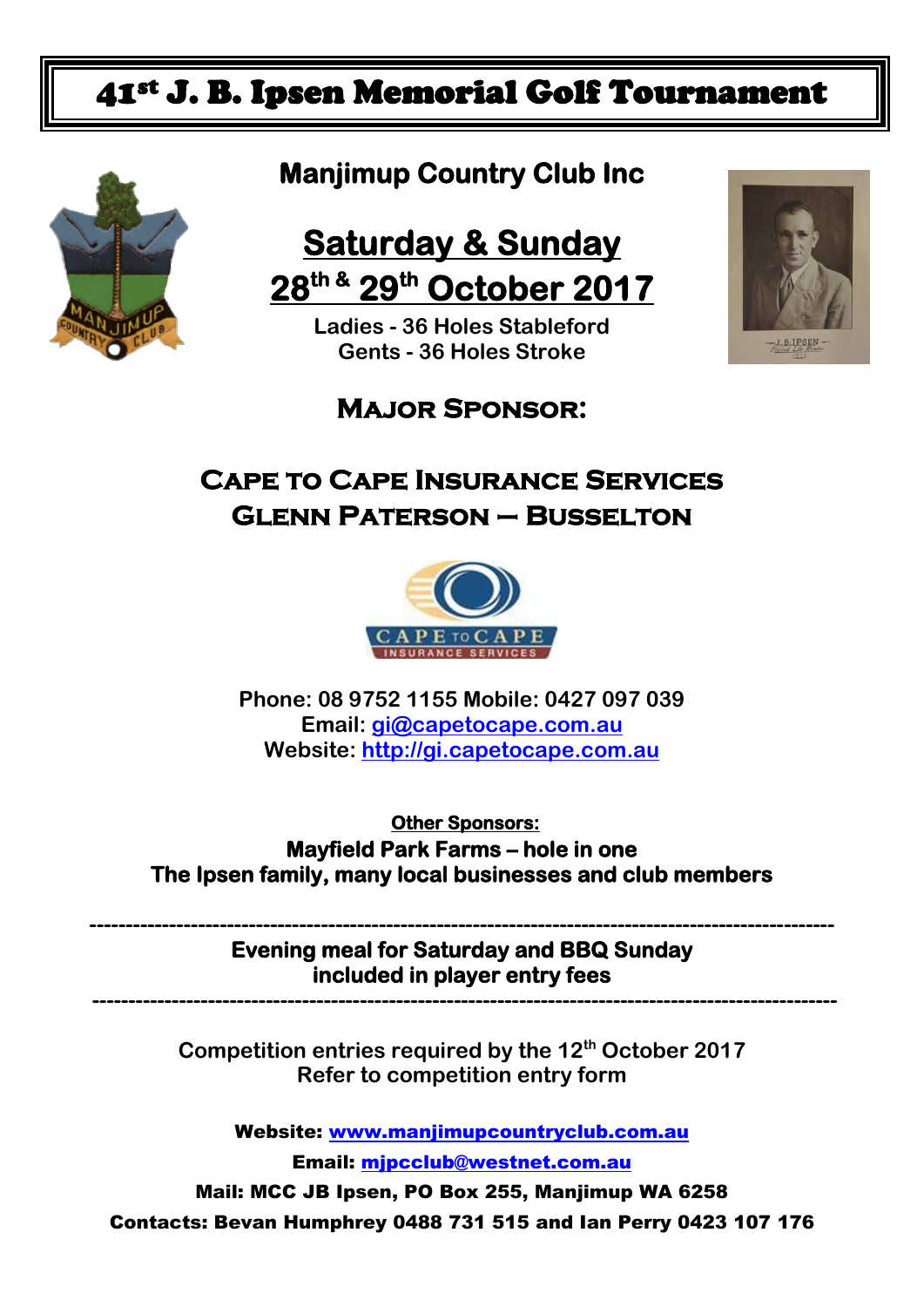## 41st J. B. Ipsen Memorial Golf Tournament



## **Manjimup Country Club Inc**

**Tuesday 24 th October 2017 18 Holes Scroungers – Ladies Invitation Sponsored by David Love** 

### **Thursday 26 th October 2017**

**18 Holes Ladies Invitation to Visitors - Gents Sweepstake Sponsored by Eleanor Ettridge and Kay Edwards** 

# **Friday 27 th October 2017**

**18 Holes 4BBB Stableford Separate competitions for Ladies & Gents**

### **Sponsored by Elders Insurance**

**Danny Chadwick – Manjimup** 



**Phone: 08 9771 3277 Mobile: 0417 849 731 Email: [danny.chadwick@elders.com.au](mailto:danny.chadwick@elders.com.au)  Website: [www.eldersinsurance.com.au](http://www.eldersinsurance.com.au/)** 

**------------------------------------------------------------------------------------------------------- Evening meal for Friday included in player entry fees -------------------------------------------------------------------------------------------------------**

**Competition entries for Friday required by the 12th October 2017 Refer to competition entry form**

Website: [www.manjimupcountryclub.com.au](http://www.manjimupcountryclub.com.au/)

Email: [mjpcclub@westnet.com.au](mailto:mjpcclub@westnet.com.au)

Mail: MCC JB Ipsen, PO Box 255, Manjimup WA 6258 Contacts: Bevan Humphrey 0488 731 515 and Ian Perry 0423 107 176